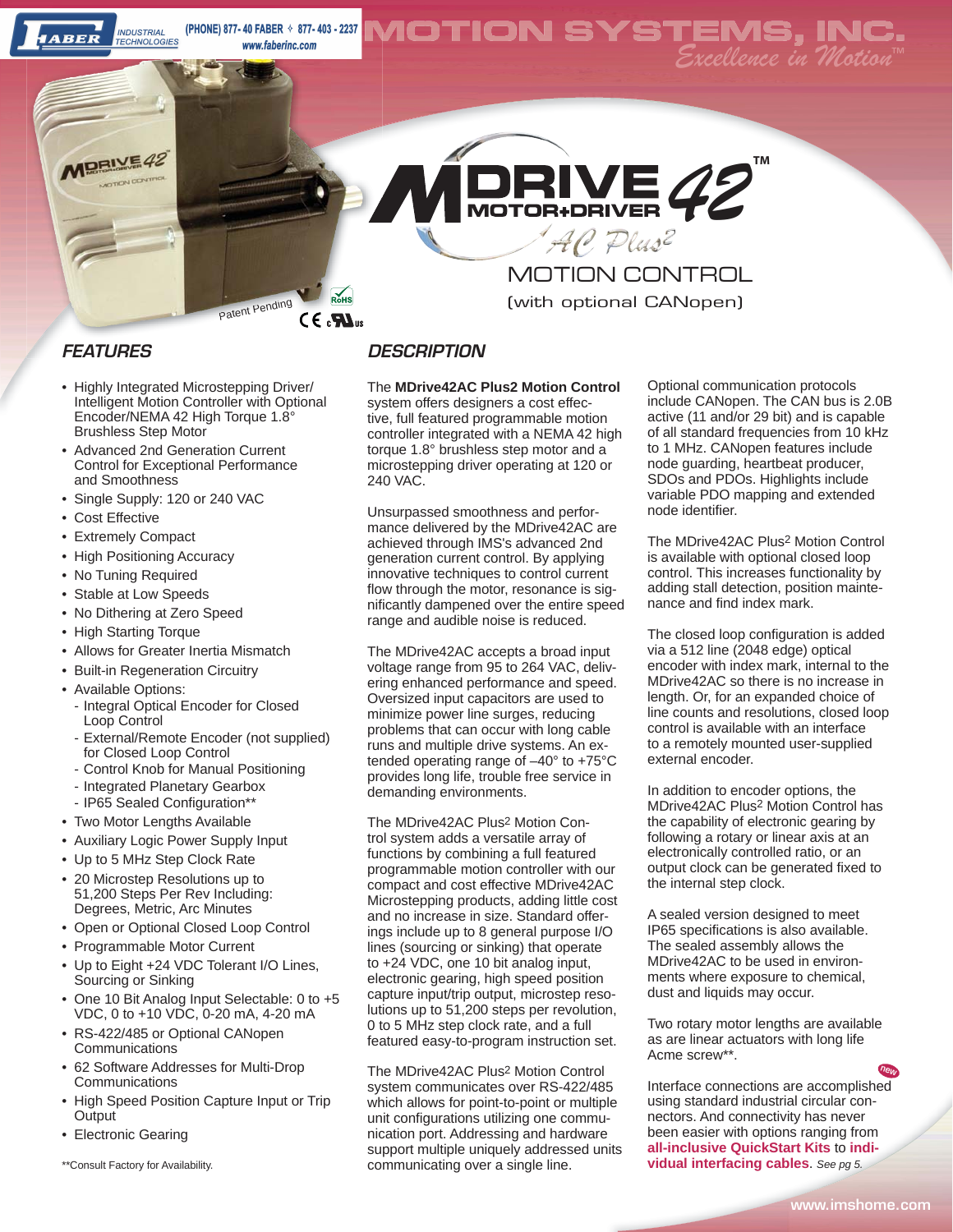# **MDrive42***AC Plus2* **MOTION CONTROL**

# **GENERAL SPECIFICATIONS**

| <b>INPUT VOLTAGE</b>                           | Range                                                 |                   | 120 V MDrive - 95 to 132 VAC @ 50/60 Hz<br>240 V MDrive - 95 to 264 VAC @ 50/60 Hz                           |                                                    |                                                                                                                                                                                               |  |
|------------------------------------------------|-------------------------------------------------------|-------------------|--------------------------------------------------------------------------------------------------------------|----------------------------------------------------|-----------------------------------------------------------------------------------------------------------------------------------------------------------------------------------------------|--|
| <b>AUX. LOGIC INPUT VOLTAGE Range</b>          |                                                       |                   | $+12$ to $+24$ VDC<br>Maintains power to control and feedback circuits (only) when input voltage is removed. |                                                    |                                                                                                                                                                                               |  |
| Resolution                                     |                                                       | 10 Bit            |                                                                                                              |                                                    |                                                                                                                                                                                               |  |
| <b>ANALOG INPUT</b>                            | <b>Voltage Range</b>                                  |                   |                                                                                                              | 0 to +5 VDC, 0 to +10 VDC, 0-20 mA or 4-20 mA      |                                                                                                                                                                                               |  |
|                                                | Number/Type                                           |                   |                                                                                                              |                                                    | 8 Sourcing or Sinking (or 4 when Remote Encoder Option is Selected)                                                                                                                           |  |
| <b>GENERAL PURPOSE I/O</b>                     | Logic Range                                           |                   | +5 to +24 VDC - Inputs and Sinking Outputs; Inputs TTL Level Compatible<br>+12 to +24 VDC - Sourcing Outputs |                                                    |                                                                                                                                                                                               |  |
|                                                | Output Sink/Source Current   Up to 600 mA per Channel |                   |                                                                                                              |                                                    |                                                                                                                                                                                               |  |
|                                                | Protection                                            |                   |                                                                                                              |                                                    | Over Temp, Short Circuit, Transient Over Voltage, Over Voltage, Inductive Clamp                                                                                                               |  |
|                                                | Type (Standard)                                       |                   | RS-422/485                                                                                                   |                                                    |                                                                                                                                                                                               |  |
|                                                | <b>Baud Rate</b>                                      |                   | 4800 to 115.2kbps                                                                                            |                                                    |                                                                                                                                                                                               |  |
| <b>COMMUNICATION</b>                           | <b>Type (Optional)</b>                                |                   |                                                                                                              | CANopen DSP-402 (V2.0), DS-301 (V3.0), 2.0B Active |                                                                                                                                                                                               |  |
|                                                | ID                                                    |                   | 11 and/or 29 Bit                                                                                             |                                                    |                                                                                                                                                                                               |  |
|                                                | <b>Isolation</b>                                      |                   | Galvanic                                                                                                     |                                                    |                                                                                                                                                                                               |  |
|                                                | <b>Features</b>                                       |                   |                                                                                                              |                                                    | Node Guarding, Heartbeat, SDOs, PDOs (Variable Mapping)                                                                                                                                       |  |
|                                                |                                                       |                   | Number of Settings                                                                                           |                                                    | 20                                                                                                                                                                                            |  |
|                                                | Open Loop<br>Configuration                            |                   | Steps Per Revolution                                                                                         |                                                    | 200, 400, 800, 1000, 1600, 2000, 3200, 5000,<br>6400, 10000, 12800, 20000, 25000, 25600,<br>40000, 50000, 51200, 36000 (0.01 deg/ustep),<br>21600 [1 arc minute/ustep], 25400 [0.001mm/ustep] |  |
|                                                |                                                       | Internal          | <b>Type</b>                                                                                                  |                                                    | Internal, Optical                                                                                                                                                                             |  |
|                                                |                                                       | Encoder           | <b>Steps Per Revolution</b>                                                                                  |                                                    | 51200                                                                                                                                                                                         |  |
|                                                |                                                       |                   | Resolution                                                                                                   |                                                    | 512 Lines/2048 Edges Per Rev                                                                                                                                                                  |  |
|                                                | Closed Loop                                           |                   | <b>Type</b>                                                                                                  |                                                    | <b>User-Supplied Differential Encoder</b>                                                                                                                                                     |  |
|                                                | Configuration<br>(Optional)                           | Remote<br>Encoder | <b>Steps Per Revolution</b>                                                                                  |                                                    | 200, 400, 800, 1000, 1600, 2000, 3200, 5000,<br>6400, 10000, 12800, 20000, 25000, 25600,<br>40000, 50000, 51200, 36000 (0.01 deg/ustep),<br>21600 [1 arc minute/ustep], 25400 [0.001mm/ustep] |  |
| <b>MOTION</b>                                  |                                                       |                   | Resolution                                                                                                   |                                                    | User-Defined<br>Note: ustep/rev 2X the encoder count/rev minimum                                                                                                                              |  |
|                                                | Counters                                              |                   | <b>Type</b>                                                                                                  |                                                    | Position, Encoder/32 Bit                                                                                                                                                                      |  |
|                                                |                                                       |                   | Edge Rate (Max)                                                                                              |                                                    | 5 MHz                                                                                                                                                                                         |  |
|                                                | Velocity                                              |                   | Range                                                                                                        |                                                    | $+/-$ 5,000,000 Steps Per Second                                                                                                                                                              |  |
|                                                |                                                       |                   | Resolution                                                                                                   |                                                    | 0.5961 Steps Per Second                                                                                                                                                                       |  |
|                                                | Accel/Decel                                           |                   | Range                                                                                                        |                                                    | 1.5 x 10 <sup>9</sup> Steps Per Second <sup>2</sup>                                                                                                                                           |  |
|                                                |                                                       |                   | Resolution                                                                                                   |                                                    | 90.9 Steps Per Second <sup>2</sup>                                                                                                                                                            |  |
|                                                | <b>Electronic Gearing</b>                             |                   | Range‡/Resolution/Threshold<br>(External Clock In)                                                           |                                                    | 0.001 to 2.000/32 Bit/TTL                                                                                                                                                                     |  |
|                                                |                                                       |                   | Input Filter Range                                                                                           |                                                    | 50 nS to 12.9 µS (10 MHz to 38.8 kHz)                                                                                                                                                         |  |
|                                                |                                                       |                   | Range‡ (Secondary Clock Out)                                                                                 |                                                    | $1$ to $1$                                                                                                                                                                                    |  |
|                                                |                                                       |                   | <b>Position Capture</b>                                                                                      | Input Filter Range<br>Resolution                   | 50 nS to 12.9 µS (10 MHz to 38.8 kHz)                                                                                                                                                         |  |
|                                                | High Speed I/O                                        |                   | Trip Output - Speed/Resolution/                                                                              |                                                    | 32 Bit                                                                                                                                                                                        |  |
|                                                |                                                       |                   | Threshold                                                                                                    |                                                    | 150 nS/32 Bit/TTL                                                                                                                                                                             |  |
|                                                | Program Storage                                       |                   | Type/Size                                                                                                    |                                                    | Flash/6384 Bytes                                                                                                                                                                              |  |
|                                                | <b>User Registers</b>                                 |                   | (4) 32 Bit                                                                                                   |                                                    |                                                                                                                                                                                               |  |
|                                                | <b>User Program Labels and</b><br><b>Variables</b>    |                   | 192                                                                                                          |                                                    |                                                                                                                                                                                               |  |
| <b>SOFTWARE</b>                                | <b>Math Functions</b>                                 |                   | +, -, $\times$ , $\div$ , $>$ , $\lt$ , =, $\lt$ =, $>$ =, AND, OR, XOR, NOT                                 |                                                    |                                                                                                                                                                                               |  |
|                                                | <b>Branch Functions</b>                               |                   | <b>Branch &amp; Call</b>                                                                                     |                                                    |                                                                                                                                                                                               |  |
|                                                |                                                       |                   |                                                                                                              |                                                    | Home, Limit Plus, Limit Minus, Go, Stop, Pause, Jog                                                                                                                                           |  |
|                                                | General Purpose I/O<br><b>Functions</b>               |                   | <b>Inputs</b>                                                                                                |                                                    | Plus, Jog Minus, Analog In, General Purpose                                                                                                                                                   |  |
|                                                | <b>Trip Functions</b>                                 |                   | Moving, Fault, Stall, Velocity Change, General Purpose<br>Outputs                                            |                                                    |                                                                                                                                                                                               |  |
|                                                | <b>Party Mode Addresses</b>                           |                   | Trip on Input, Trip on Position, Trip on Time, Trip Capture<br>62                                            |                                                    |                                                                                                                                                                                               |  |
|                                                | <b>Encoder Functions</b>                              |                   | Stall Detection, Position Maintenance, Find Index                                                            |                                                    |                                                                                                                                                                                               |  |
|                                                |                                                       |                   | <b>Heat Sink</b>                                                                                             |                                                    | $-40^\circ$ to $+75^\circ$ C (non-condensing)                                                                                                                                                 |  |
| <b>THERMAL</b><br><b>Operating Temperature</b> |                                                       | Motor             |                                                                                                              | $-40^\circ$ to $+90^\circ$ C (non-condensing)      |                                                                                                                                                                                               |  |
| <b>PROTECTION</b>                              | <b>Type</b>                                           |                   | Thermal, Internal FuseT                                                                                      |                                                    |                                                                                                                                                                                               |  |
| T Designed for line-neutral systems            |                                                       |                   |                                                                                                              |                                                    |                                                                                                                                                                                               |  |

† Designed for line-neutral systems. ‡ Adjusting the microstep resolution can increase the range.

# *MOTOR SPECIFICATIONS*

|                      | <b>Holding Torgue</b>    | <b>Detent Torque</b> | Rotor Inertia                                           | Weight (Motor+Driver)                |
|----------------------|--------------------------|----------------------|---------------------------------------------------------|--------------------------------------|
| SINGLE LENGTH        | 1110 oz-in / 784 N-cm    | 35 oz-in / 25 N-cm   | 0.0917 oz-in-sec <sup>2</sup> / 6.5 kg-cm <sup>2</sup>  | 14.07 lb / 6.38 kg                   |
| <b>DOUBLE LENGTH</b> | 1850 oz-in / 1307 N-cm N | 84 oz-in / 59 N-cm   | 0.1833 oz-in-sec <sup>2</sup> / 13.0 kg-cm <sup>2</sup> | $21.25 \text{ lb} / 9.64 \text{ kg}$ |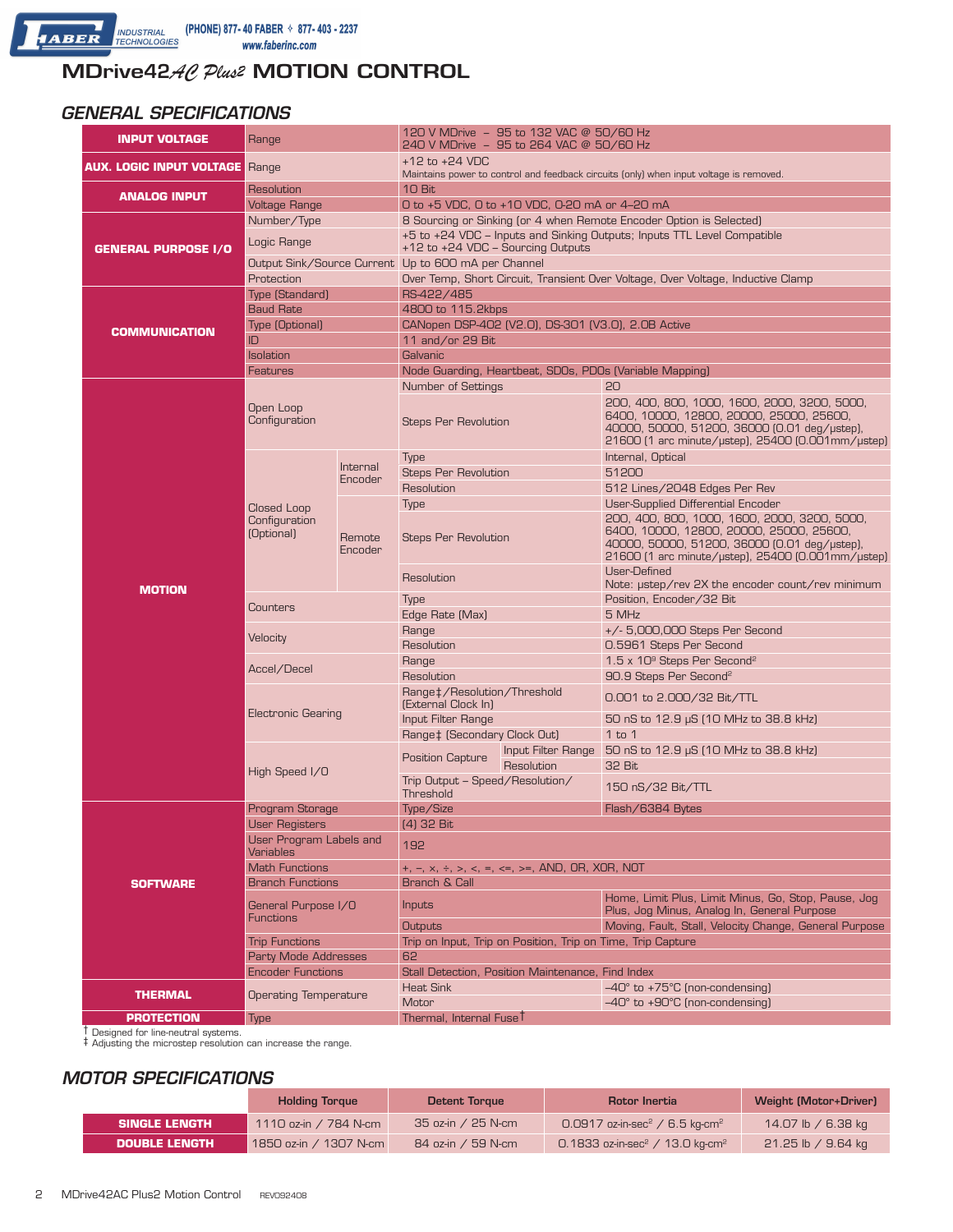# *SPEED-TORQUE*

**ABER** 

**INDUSTRIAL**<br>TECHNOLOGIES

### **MDrive42AC – 120VAC**



### **MDrive42AC – 240VAC**



# *PIN ASSIGNMENTS*

| <b>P1: I/O CONNECTOR</b> |                                |                                           |  |  |  |
|--------------------------|--------------------------------|-------------------------------------------|--|--|--|
| <b>M23 Circular</b>      |                                | <b>Function</b>                           |  |  |  |
| (Male)                   | Expanded I/O                   | <b>Remote Encoder Closed Loop Control</b> |  |  |  |
| Pin 1                    | 1/09                           | Channel $A +$                             |  |  |  |
| Pin 2                    | $1/0$ 11                       | Channel $B +$                             |  |  |  |
| Pin 3                    | Step/Clock I/O                 | $Index +$                                 |  |  |  |
| Pin 4                    | 1/01                           | 1/0 <sub>1</sub>                          |  |  |  |
| Pin 5                    | Direction/Clock I/O            | $Index -$                                 |  |  |  |
| Pin 6                    | No Connect                     | No Connect                                |  |  |  |
| Pin 7                    | Aux-Logic $[+12$ to $+24$ VDC) | Aux-Logic (+12 to +24 VDC)                |  |  |  |
| Pin 8                    | Aux-Ground                     | Aux-Ground                                |  |  |  |
| Pin 9                    | 1/03                           | 1/03                                      |  |  |  |
| <b>Pin 10</b>            | I/O Ground                     | I/O Ground                                |  |  |  |
| <b>Pin 11</b>            | I/O Power                      | I/O Power                                 |  |  |  |
| <b>Pin 12</b>            | <b>Shell Connect</b>           | <b>Shell Connect</b>                      |  |  |  |
| <b>Pin 13</b>            | $1/0$ 12                       | Channel B-                                |  |  |  |
| <b>Pin 14</b>            | Capture/Trip I/O               | Capture/Trip I/O                          |  |  |  |
| <b>Pin 15</b>            | Analog In                      | Analog In                                 |  |  |  |
| <b>Pin 16</b>            | 1/0 <sub>2</sub>               | 1/02                                      |  |  |  |
| <b>Pin 17</b>            | 1/04                           | 1/04                                      |  |  |  |
| <b>Pin 18</b>            | $1/0$ 10                       | Channel A -                               |  |  |  |
| <b>Pin 19</b>            | No Connect                     | No Connect                                |  |  |  |

| <b>P2: COMM CONNECTOR</b>                      |                 |                                              |                 |  |  |
|------------------------------------------------|-----------------|----------------------------------------------|-----------------|--|--|
|                                                | RS-422/485      | <b>CANopen</b>                               |                 |  |  |
| M <sub>12</sub><br><b>Circular</b><br>(Female) | <b>Function</b> | M <sub>12</sub><br><b>Circular</b><br>(Male) | <b>Function</b> |  |  |
| Pin 1                                          | $TX -$          | Pin 1                                        | Shield          |  |  |
| Pin <sub>2</sub>                               | $TX +$          | Pin 2                                        | $CAN +V$        |  |  |
| Pin 3                                          | $RX +$          | Pin 3                                        | CAN-V           |  |  |
| Pin 4                                          | $RX -$          | Pin 4                                        | <b>CAN High</b> |  |  |
| Pin 5                                          | Comm Ground     | Pin 5                                        | <b>CAN Low</b>  |  |  |

| <b>P3: POWER CONNECTOR</b> |                         |  |  |  |
|----------------------------|-------------------------|--|--|--|
| Euro AC<br>(Male)          | <b>Function</b>         |  |  |  |
| Pin 1                      | <b>Chassis Ground</b>   |  |  |  |
| Pin 2                      | <b>AC Power Line</b>    |  |  |  |
| Pin 3                      | <b>AC Power Neutral</b> |  |  |  |
|                            |                         |  |  |  |

# *MECHANICAL SPECIFICATIONS*

Dimensions in Inches (mm)

## **MDrive42AC Plus2**

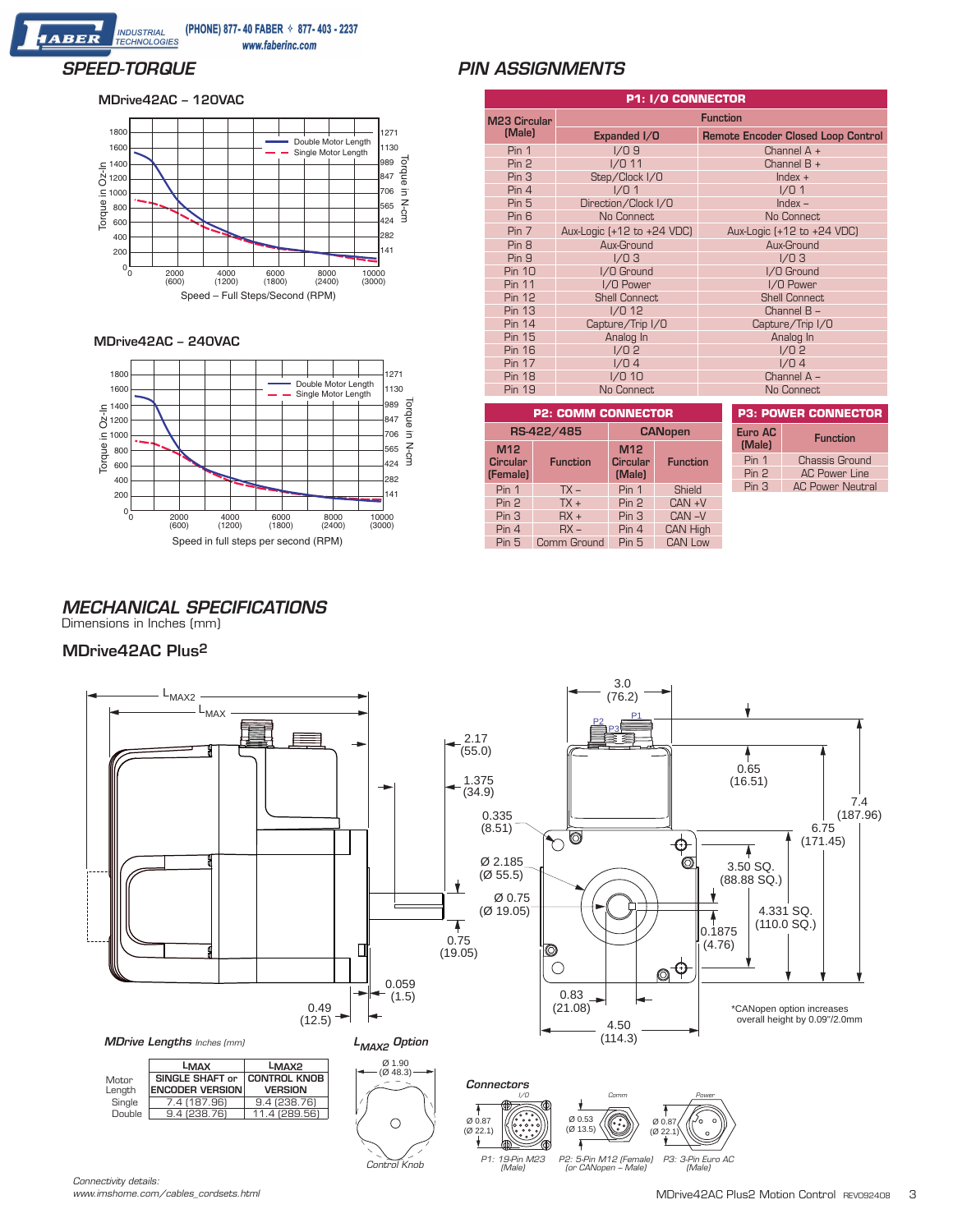(PHONE) 877-40 FABER  $\div$  877-403 - 2237 www.faberinc.com

# *MDRIVE42AC PLUS WITH PLANETARY GEARBOX*

The MDrive42AC Plus is available with a Planetary Gearbox option developed to increase torque at lower speeds, enable better inertia matching and produce finer positional resolutions. These efficient, low maintenance Planetary Gearbox come fully assembled with the MDrive and are offered in a large number of reduction ratios in 1-, 2- and 3-stage configurations. An optional NEMA Output Flange allows mounting the Planetary Gearbox to the load using a standard NEMA bolt circle. Planetary Gearbox may be combined with other MDrive42AC Plus options, however are unavailable with Linear Actuators.

### **Planetary Gearbox Parameters**

|              |                |                                                          |                                     |                                   | <b>Output Side with Ball Bearing</b>      |       |                          |                                     |
|--------------|----------------|----------------------------------------------------------|-------------------------------------|-----------------------------------|-------------------------------------------|-------|--------------------------|-------------------------------------|
|              |                | <b>Permitted</b><br><b>Output Torque</b><br>$[oz-in/Nm]$ | <b>Gearbox</b><br><b>Efficiency</b> | <b>Maximum</b><br><b>Backlash</b> | <b>Maximum Load</b><br>$[lb$ -force $/N]$ |       | <b>Weight</b><br>(lb/kg) |                                     |
|              |                |                                                          |                                     |                                   | Radial                                    | Axial | <b>Gearbox</b>           | w/Flange                            |
|              | <b>1-STAGE</b> | 4956/35.0                                                | 0.80                                | $1.0^\circ$                       | 135/600 27/120 9.7/4.4                    |       |                          | 10.0/4.5                            |
| <b>PM105</b> | 2-STAGE        | 14869/105.0                                              | 0.75                                | $1.5^\circ$                       |                                           |       | 202/900 40/180 13.2/6.0  | 13.6/6.2                            |
|              | <b>3-STAGE</b> | 27614/195.0                                              | 0.70                                | $2.0^\circ$                       | 337/1500 67/300 16.8/7.6                  |       |                          | 17.3/7.8                            |
|              | 1-STAGE        | 7080/50.0                                                | 0.80                                | $0.55^\circ$                      |                                           |       | 135/600 27/120 12.3/5.6  | 12.7/5.8                            |
| <b>PM120</b> | 2-STAGE        | 21242/150.0                                              | 0.75                                | $0.60^\circ$                      |                                           |       | 202/900 40/180 17.6/8.0  | 18.1/8.2                            |
|              | <b>3-STAGE</b> | 42484/300.0                                              | 0.70                                | $0.65^\circ$                      |                                           |       |                          | 337/1500 67/300 22.9/10.4 23.5/10.7 |

### **Planetary Gearbox for MDrive42Plus**

Dimensions in Inches (mm)

### **PM105 Model**

**INDUSTRIAL**<br>TECHNOLOGIES

**IABER** 



### **Ratios and Part Numbers**

|                      |                    | Part Number <sup>‡</sup> |                |  |
|----------------------|--------------------|--------------------------|----------------|--|
| Planetary<br>Gearbox | Ratio<br>(Rounded) | PM105<br>Model           | PM120<br>Model |  |
|                      | $* *$              | G1A1                     |                |  |
| 1-Stage              | 3.71:1             |                          | G2A1           |  |
| 1-Stage              | 5.18:1             | G1A2                     |                |  |
| 1-Stage              | $6.75:1***$        | G1A3                     | G2A3           |  |
| 2-Stage              | $13.73:1**$        | G1A4                     | G2A4           |  |
| 2-Stage              | 15.88:1            | G1A5                     |                |  |
| 2-Stage              | 18.37:1            | G1A6                     |                |  |
| 2-Stage              | 19.20:1            | G1A7                     |                |  |
| 2-Stage              | 22.21:1            | G1A8                     |                |  |
| 2-Stage              | 25.01:1 **         | G1A9                     | G2A9           |  |
| 2-Stage              | 26.85:1            | G1B1                     |                |  |
| 2-Stage              | 28.93:1            | G1B2                     |                |  |
| 2-Stage              | 34.98:1            | G1B3                     |                |  |
| 2-Stage              | 45.56:1 **         | G1B4                     | G2B4           |  |
|                      |                    |                          |                |  |
| 3-Stage              | 50.89:1 **         | G1B5                     | G2B5           |  |
| 3-Stage              | 58.86:1            | G1B6                     |                |  |
| 3-Stage              | 68.07:1            | G1B7                     |                |  |
| 3-Stage              | 71.16:1            | G1B8                     |                |  |
| 3-Stage              | 78.72:1            | G1B9                     |                |  |
| 3-Stage              | 92.70:1 **         | G1C1                     | G2C1           |  |
| 3-Stage              | 95.18:1            | G1C2                     |                |  |
| 3-Stage              | 99.51:1            | G1C3                     |                |  |
| 3-Stage              | 107.21:1           | G1C4                     |                |  |
| 3-Stage              | 115.08:1           | G1C5                     |                |  |
| 3-Stage              | 123.98:1           | G1C6                     |                |  |
| 3-Stage              | 129.62:1           | G1C7                     |                |  |
| 3-Stage              | 139.14:1           | G1C8                     |                |  |
| 3-Stage              | 149.90:1           | G1C9                     |                |  |
| 3-Stage              | $168.85:1***$      | G1D1                     | G2D1           |  |
| 3-Stage              | 181.25:1           | G1D2                     |                |  |
| 3-Stage              | 195.27:1           | G1D3                     |                |  |
| 3-Stage              | 236.10:1           | G1D4                     |                |  |
| 3-Stage              | $307.55:1**$       | G1D5                     | G2D5           |  |

\*\*Indicates limited ratios available for PM120 gearbox. ‡ Include optional planetary gearbox by adding –G plus 3 characters to the end of an MDrive part number.





|         | кı           |                          |  |  |
|---------|--------------|--------------------------|--|--|
|         | GEARBOX*     | with FLANGE <sup>+</sup> |  |  |
| 1-Stage | 6.23(158.2)  | 6.58(167.2)              |  |  |
| 2-Stage | 7.57 (192.4) | 7.93 (201.4)             |  |  |
| 3-Stage | 8.92 (226.6) | 9.28(235.6)              |  |  |